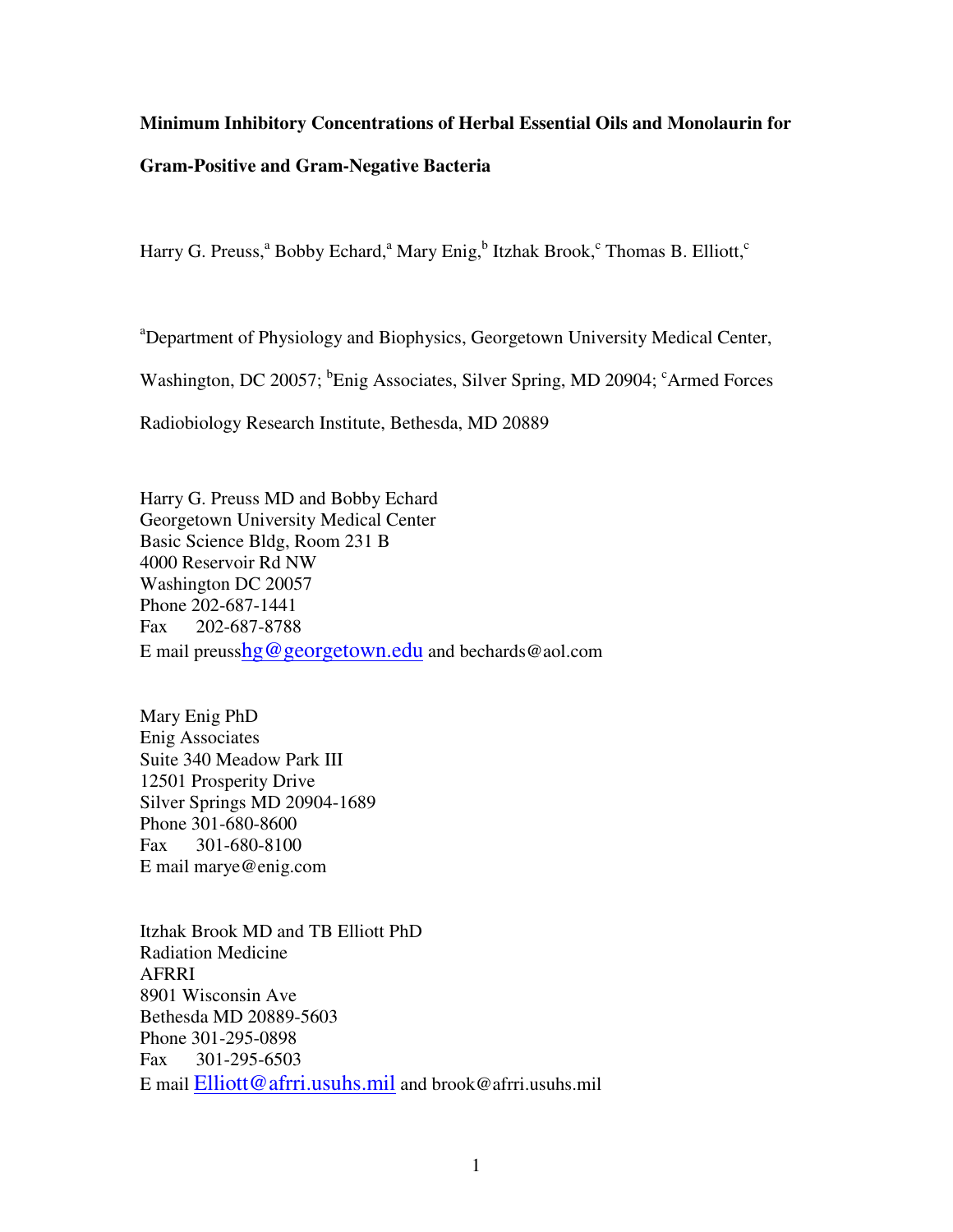# **Abstract**

New, safe antimicrobial agents are needed to prevent and overcome severe bacterial, viral, and fungal infections. Based upon our previous experience and that of others, we postulated that herbal essential oils, such as those of origanum, and monolaurin offer such possibilities. We examined *in vitro* the cidal and/or static effects of oil of origanum, several other essential oils, and monolaurin on *Staphylococcus aureus, Bacillus anthracis* Sterne*, Escherichia coli, Klebsiella pneumoniae, Helicobacter pylori*, and *Mycobacterium terrae*. Origanum proved cidal to all tested organisms with the exception of *B. anthracis* Sterne in which it was static. Monolaurin was cidal to *S. aureus* and *M. terrae* but not to *E. coli* and *K. pneumoniae*. Unlike the other two gram-negative organisms, *H. pylori* were extremely sensitive to monolaurin. Similar to origanum, monolaurin was static to *B. anthracis* Sterne. Because of their longstanding safety record, we concluded that origanum and/or monolaurin, alone or combined with antibiotics, might prove useful in the prevention and treatment of severe bacterial infections, especially those that are difficult to treat and/or are antibiotic resistant.

#### **Article Outline**

- 1. Introduction
- 2. Methods
	- 2.1 Plant oils and chemicals
	- 2.2 Organisms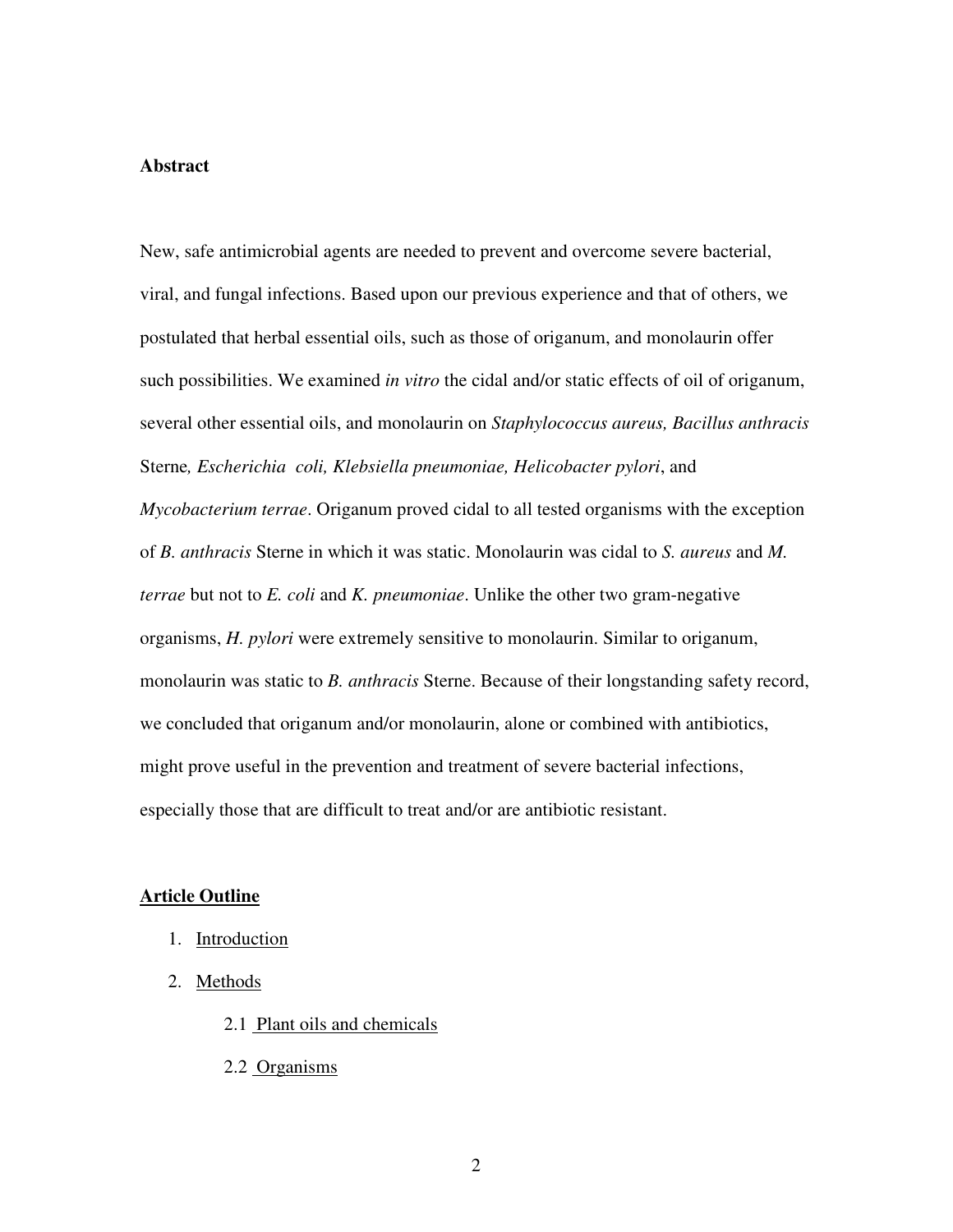### 2.3 Susceptibility testing

- 3. Results
	- 3.1 Gram-positive organisms
	- 3.2 Gram-negative organisms
	- 3.3 Acid-fast bacillus
- 4. Discussion

### **1. Introduction**

The search continues for safe and effective antimicrobial agents with which to treat, therapeutically and prophylactically, a wide variety of bacterial infections. This need has been heightened recently by the emergence of many antimicrobial-resistant organisms like staphylococci  $[1, 2, 3, 4, 5, 6, 7, 8,$  and 9 and by the potential use of many hard-to-treat, life-threatening microorganisms as weapons of terrorism. Spores of *B. anthracis*, a potentially antibiotic-resistant organism [10, 11 and 12] were recently used as a mass-casualty-producing weapon [13]. Tuberculosis remains a technical and clinical challenge with drug-resistant forms becoming more prevalent throughout the world [14 and 15].

The best therapeutic antimicrobial agents cause virtually no adverse reactions, have a wide spectrum of activity, and are not likely to encounter resistance to their therapeutic effects. A number of natural products, specifically some essential oils and certain fats (monoglycerides), could possess some of these ideal characteristics.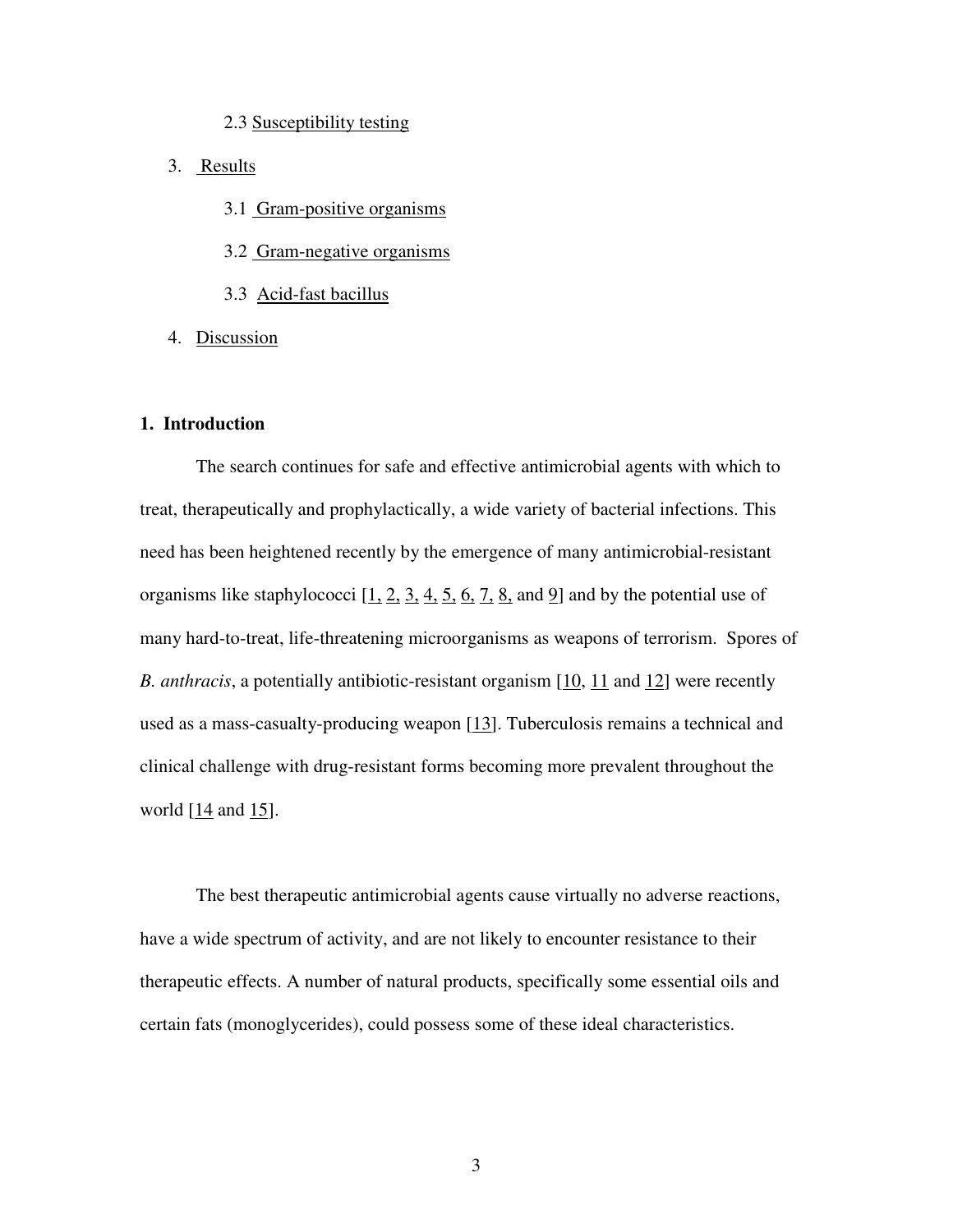We recently reported the antifungal activity of herbal essential oils both *in vitro* and *in vivo* [16]. Using *Candida albicans* in broth cultures and a macrodilution method, comparative efficacy of origanum oil, carvacrol (an important phenolic constituent of origanum oil), nystatin, and amphotericin B were examined *in vitro*. Origanum oil at 0.250 mg/ml was found to completely inhibit the growth of *C. albicans* in culture. Growth inhibitions of 75% and >50% were observed at 0.125 mg/ml and 0.0625 mg/ml levels respectively. In addition, origanum oil and carvacrol inhibited both the germination and the mycelial growth of *C. albicans* in a dose-dependent manner. Furthermore, the therapeutic efficacy of origanum oil was examined in an experimental murine model. Groups of six mice infected with *C. albicans* (5 x LD<sub>50</sub>) were fed various amounts of origanum oil in a final volume of 0.1 ml of olive oil (vehicle). The daily administration of 8.6 mg of origanum oil in 0.1 ml of olive oil/kg body weight for 30 days resulted in 80% survivability with no renal burden from *C. albicans* as opposed to that in the group of mice fed olive oil alone. Results similar to these were obtained with carvacrol. However, mice fed origanum oil exhibited smoother fur and were more active than those treated with carvacrol.

In another study [17], we examined the effects of a variety of essential oils and monolaurin on two *Staphylococcus aureus* strains (ATCC 14154 and 14775), which were not used in the study reported here. In that study, origanum oil was the most potent of the essential oils tested and, in cultures of the two *S. aureus* strains, proved bactericidal at 0.250 mg/ml. *In vitro*, monolaurin's effects mirrored those of origanum oil. The combination of monolaurin and origanum oil was bactericidal at the 0.125-mg/ml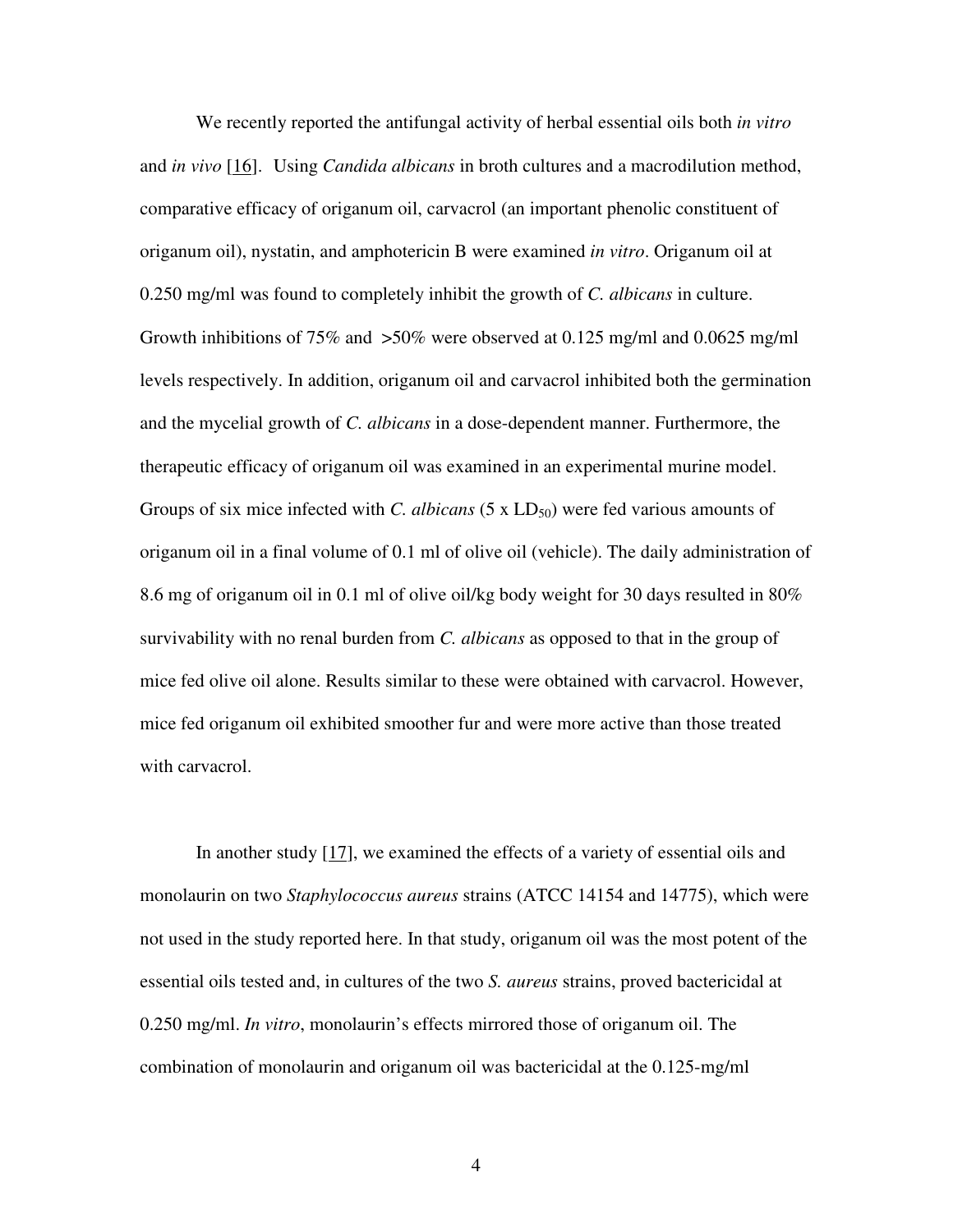concentration of each. In two separate experiments *in vivo*, intraperitoneal injections of *S. aureus* (ATCC 14775) killed all 14 nontreated mice within a one-week period. In treated mice, more than one-third (6 of 14) survived for 30 days when given oral origanum oil daily. Fifty percent of the mice survived for 30 days when receiving daily vancomycin (7/14) and monolaurin (4/8). More than 60% of mice survived when receiving a daily combination of origanum oil and monolaurin (5/8).

In the present investigation, we assessed *in vitro* the static and/or cidal activity of various essential oils (particularly wild Mediterranean oregano) and the monoglycerides of lauric acid (monolaurin) against gram-positive, gram-negative, and acid-fast microorganisms. We examined *Bacillus anthracis* Sterne, grown from a live veterinary vaccine [10, 11and 12] and *Mycobacterium terrae* [18] as surrogates for virulent *B. anthracis* and *M. tuberculosis*, respectively; in addition, we examined *Staphylococcus aureus*, *Klebsiella pneumoniae*, *Escherichia coli*, and *Helicobacter pylori*.

# **2. Methods**

#### **2.1. Plant oils and chemicals**

Oil of origanum (P73 Oreganol $^{TM}$ ), other essential oils, and extra virgin olive oil were provided by North American Herb and Spices, Inc., Waukegan, IL, USA. Monolaurin, the monoglycerides of the 12-carbon fatty acid, lauric acid, was obtained from the Center for Research on Lauric Oils, Bethesda, MD, USA (www.lauric.org), or from Sigma Chemical, St. Louis, MO, USA. Bacteriological media were obtained from Difco Laboratories (Detroit, MI, USA). Antibiotics and all other chemicals used in this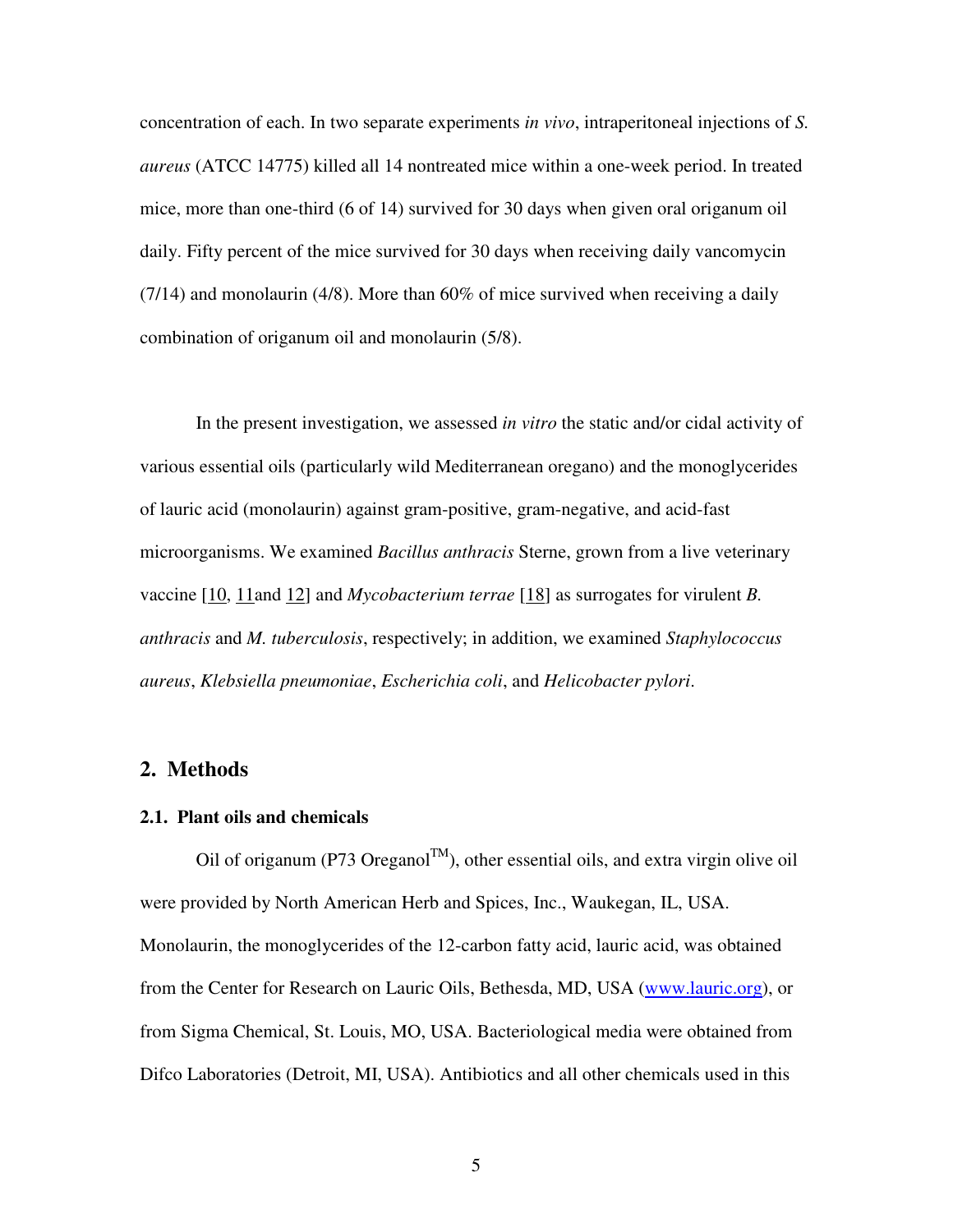study were obtained from Sigma Chemical Co. and were of analytical grade or the highest commercial grade available. Results on each bacterium were obtained from at least two separate studies.

### **2.2 Organisms**

The organisms studied were: *Staphylococcus aureus* (ATCC 33591), *Bacillus anthracis* Sterne, *Klebsiella pneumoniae*, *Escherichia coli*, *Helicobacter pylori* (ATCC 49503), and *Mycobacterium terrae* (ATCC 15755). *Staphylococcus aureus, H. pylori*, and *M. terrae* were obtained from ATCC, Fairfax, VA, USA, and were grown and maintained in Nutrient Broth (Difco 0003) and on Nutrient Agar (Difco 0001). The strain of *E. coli* was maintained in the laboratory of Dr. Joseph Bellanti at Georgetown University, Washington, DC. Strains of *K. pneumoniae* (AFRRI 7) and *B. anthracis* Sterne, which was derived directly from Anthrax Spore Vaccine, Colorado Serum Company, Denver, CO, were maintained at the Armed Forces Radiobiology Research Institute (AFFRI), Bethesda, MD.

### **2.3 Susceptibility Testing**

A macro-broth-dilution technique was used to determine the susceptibility of the bacteria to oil of origanum, other essential oils as indicated, and monolaurin  $[16,19]$  and 20] Susceptibility was expressed as minimum inhibitory concentration (MIC) and/or minimum bactericidal concentration (MBC). The stock solutions of origanum oil, other essential oils, and monolaurin were dissolved in eight parts 50% ethanol and one part Tween 20 solvents. Antibiotics were dissolved in 50% ethanol and used as positive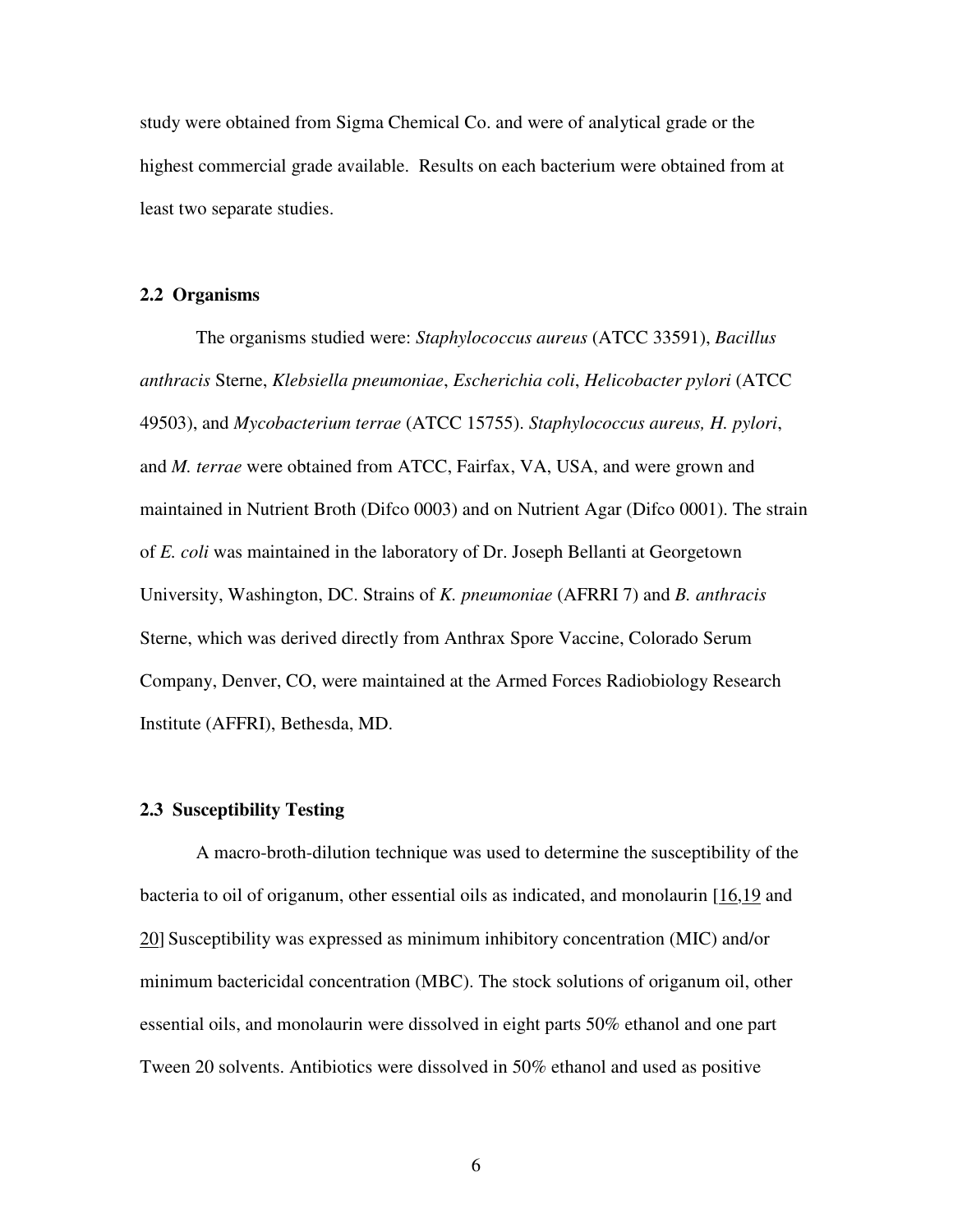controls. Solvent controls (addition of carrier without essential oil and/or monolaurin) were also included for reference and additional control.

The Nutrient Broth, which contained logarithmic, serially twofold-diluted amounts of origanum oil, other essential oils, monolaurin, and controls, were inoculated with approximately  $5'10^5$  cfu of actively dividing bacterial cells or spores. The cultures were incubated for 24 h and 48 h at  $30^{\circ}$ C on a metabolic rotary shaker (220 rev/min), and the growth was monitored visually and spectrophotometrically (at 540 nm). The MIC was defined as the lowest concentration required to arrest the growth of the bacteria at the end of 24 h of incubation. The MBC was determined by subculturing a 0.01-ml volume of the medium drawn from the culture tubes after 48 h on Nutrient Agar and incubated further for bacterial growth. The growth was scored for relative numbers of the bacterial colonies. The lowest concentration of the antimicrobial agent causing negative growth (fewer than three colonies) was considered the MBC. Since the MIC and MBC were virtually the same, we generally reported only the MBC in the results. The single exception was for *B. anthracis* Sterne. This organism showed only a static response (i.e., MIC) to the test agents.

# **3. Results**

Not all of the six bacteria were examined in the same fashion. Therefore, results for each are described separately (Table 1).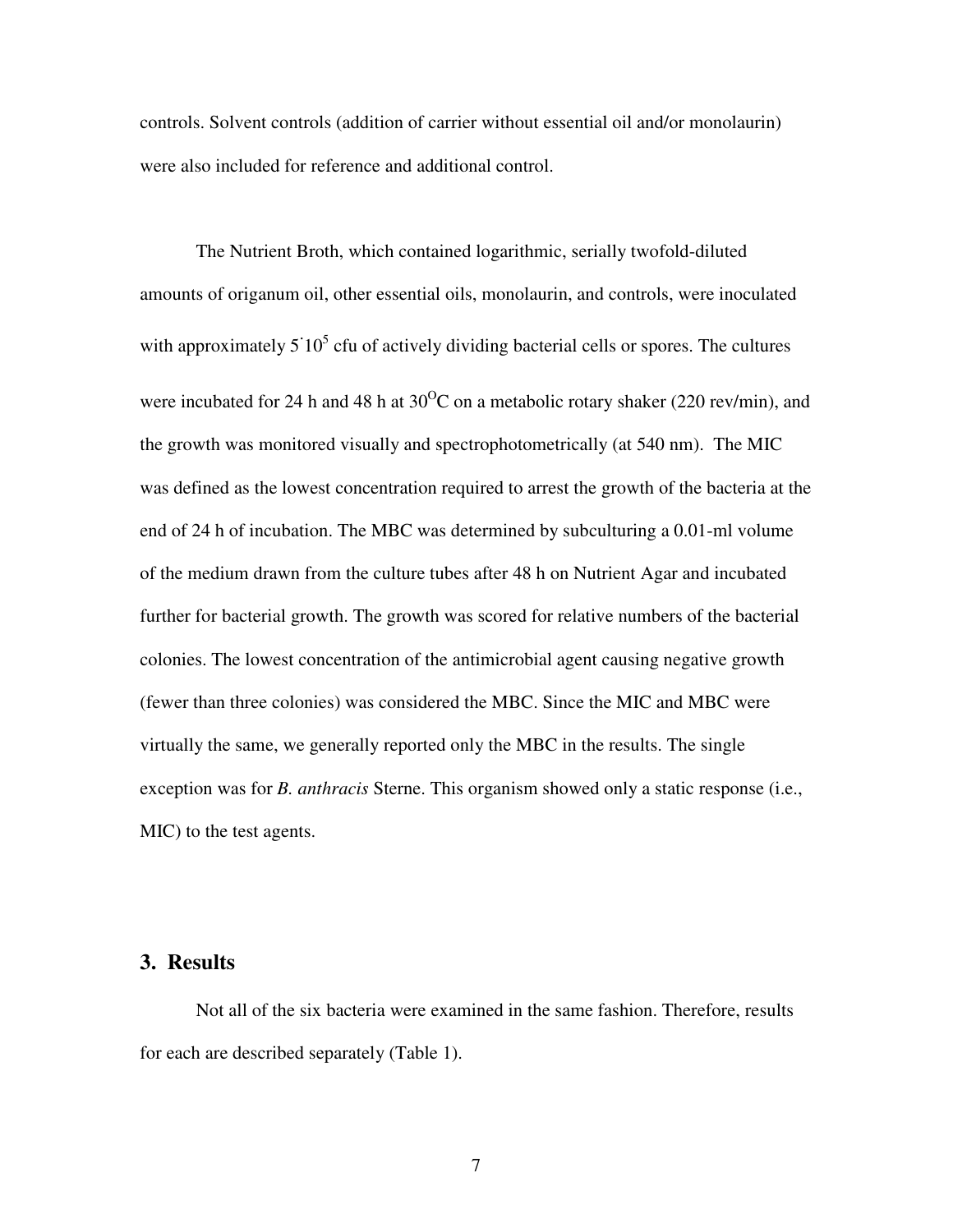#### **3.1 Gram-Positive Organisms**

*Staphylococcus aureus*: We found that *S. aureus* ATCC 33591 was resistant to streptomycin and penicillin at the concentrations of 0.020 mg/ml and 0.062 mg/ml respectively; but the organism was killed by vancomycin at 0.032 mg/ml. The MBC for oil of origanum was 0.500 mg/ml and for monolaurin was 0.0625 mg/ml. At these concentrations, no growth was seen when the organism was subcultured in brain-heart infusion (BHI) for 24 h. For a combination of oil of origanum and monolaurin, the MBC was 0.0625 mg/ml of each.

*Bacillus anthracis* Sterne: This organism grew in a concentration of penicillin at 0.062 mg/ml, but it did not grow at concentrations of 0.020 mg/ml of streptomycin or 0.032 mg/ml of vancomycin. No growth was seen in broth at 1.000 mg/ml for bay leaf, 2.000 mg/ml for cumin, 0.500 mg/ml for cassia, and 0.250 mg/ml for oil of origanum. However, all cultures showed growth when subcultured in BHI. Accordingly, the above values represent an MIC. The MIC for monolaurin was 0.0625 mg/ml and the MIC for the combination of oil of origanum and monolaurin was not greater than that for monolaurin alone, that is, the combined concentration of 0.0625 mg/ml of each.

#### **3.2. Gram-Negative Organisms**

*Escherichia coli*: This organism showed no inhibition to pumpkin seed or sage oils at any concentration tested whereas the MBC for myrtle and lavender oils alone was 4.000 mg/ml, for bay leaf was 1.000 mg/ml, and for oil of origanum and cassia was 0.500 mg/ml. *E. coli* grew in the presence of monolaurin at all concentrations tested.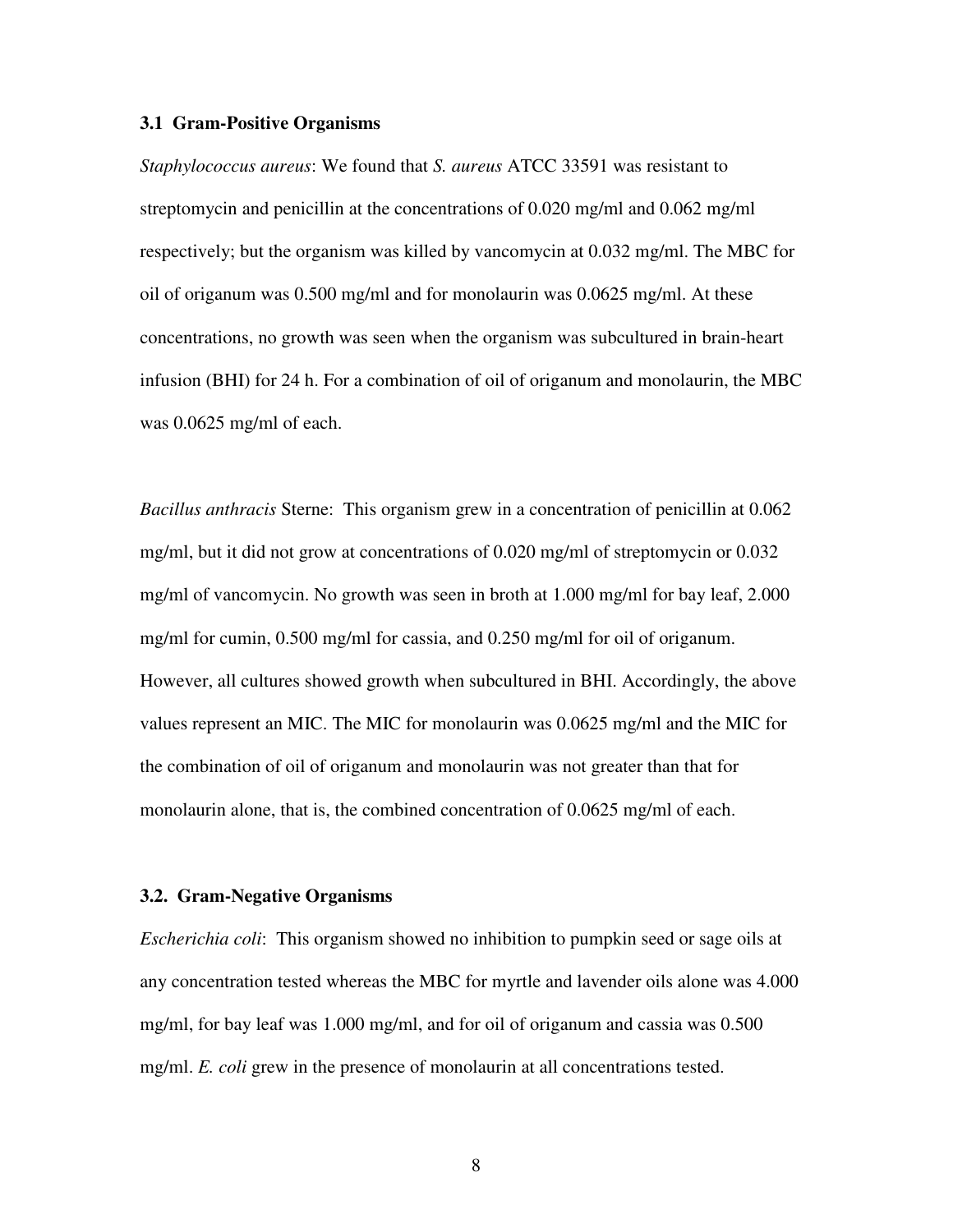*Klebsiella pneumoniae*: A concentration of 0.020 mg/ml of streptomycin killed *K. pneumoniae*. In the case of oil of origanum, the MBC was 0.500 mg/ml whereas the addition of monolaurin did not kill *K pneumonia*.

*Helicobacter pylori*: At a concentration of 0.063 mg/ml of amoxicillin, no *H. pylori* grew on the culture plates. When several herbal essential oils were examined, oil of origanum at a concentration of 0.250 mg/ml prevented growth. The following oils were effective at the concentrations indicated: cassia, cumin, lavender and all spice at 2.000 mg/ml; myrtle and bay leaf at 4.000 mg/ml; and pumpkin seed oil and sage at 8.000 mg/ml. Olive oil did not prevent growth. Monolaurin was cidal at a concentration of 0.0625 mg/ml whereas a combination of 0.0312 mg/ml each of the oils of origanum and monolaurin was cidal.

#### **3.3 Acid-Fast Bacillus**

*Mycobacterium terrae*: The MBC for oil of origanum and monolaurin were, respectively, 0.500 mg/ml and 0.250 mg/ml. When oil of origanum and monolaurin were combined, the MBC was 0.125 mg/ml. Cassia was cidal at 0.500 mg/ml and combining cassia with oil of origanum did not change the MBC of either agent alone; that is, the MBC was 0.500 mg/ml.

Overall, we found that the antimicrobial activity of monolaurin was greater against the two gram-positive bacteria *S. aureus* and *B. anthracis,* against the acid-fast bacteria *M. terra,e* and against the gram-negative bacteria *H. pylori* than it was against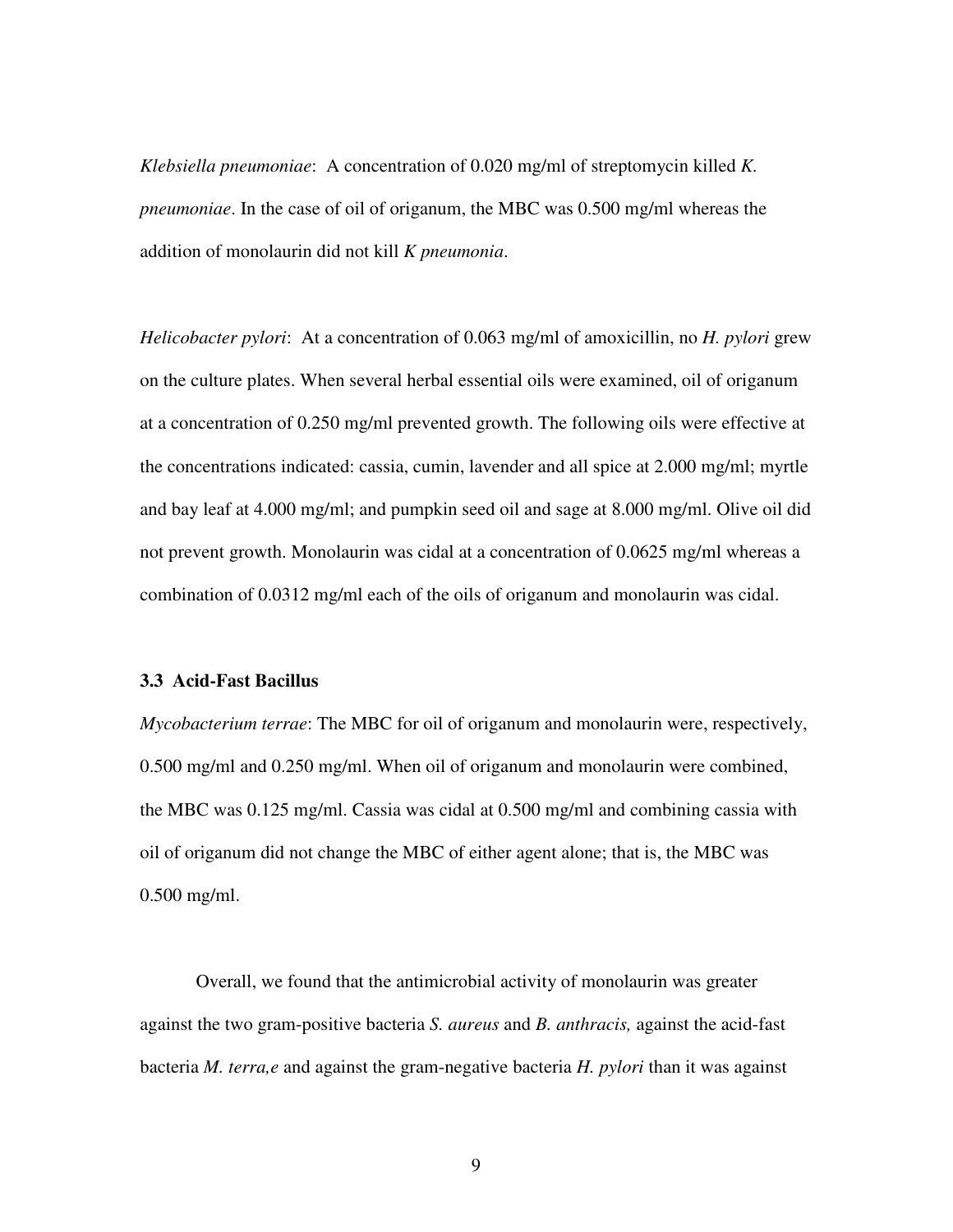the gram-negative bacteria *K. pneumoniae* and *E. coli*. Oil of origanum essentially achieved the same level of antimicrobial activity against all of the bacteria tested, which was approximately 4 to 8 times less activity than that of monolaurin against the grampositive bacteria and *H. pylori* but more than monolaurin against the gram-negative bacteria. The combination of the two substances did not consistently augment the effect of either one alone.

# **4.0 Discussion**

Although this study was performed with only one strain of each species, the results indicate the potential inhibition of bacteria by herbal essential oils. The benefits of essential oils to preserve various foods have been known since the days of the explorers sailing to India and the Spice Islands [19]. Subsequently, many essential oils have been found to be effective against many pathogenic organisms [19, 20, 21, 22, 23,  $24, 25, 26$  and  $27$ ]. In recent findings  $[22]$ , the inhibitory effects of origanum oil, cinnamon, and clove on *Clostridium botulinum* were judged "very active." In addition to its effects on *K. pneumoniae* and *S. aureus*, origanum oil can be fungicidal toward *Candida albicans* [16 and 21]. Also, antiviral actions of origanum and clove oils against RNA and DNA viruses have been reported [28]. As a potential mechanism of action, the outer protective membrane of the viruses, when viewed by electron microscopy, disintegrated after exposure to the origanum oil [28].

Importantly, most essential oils of spices are classified by the U.S. Food and Drug Administration as "generally recognized as safe," indicating that consumers can eat them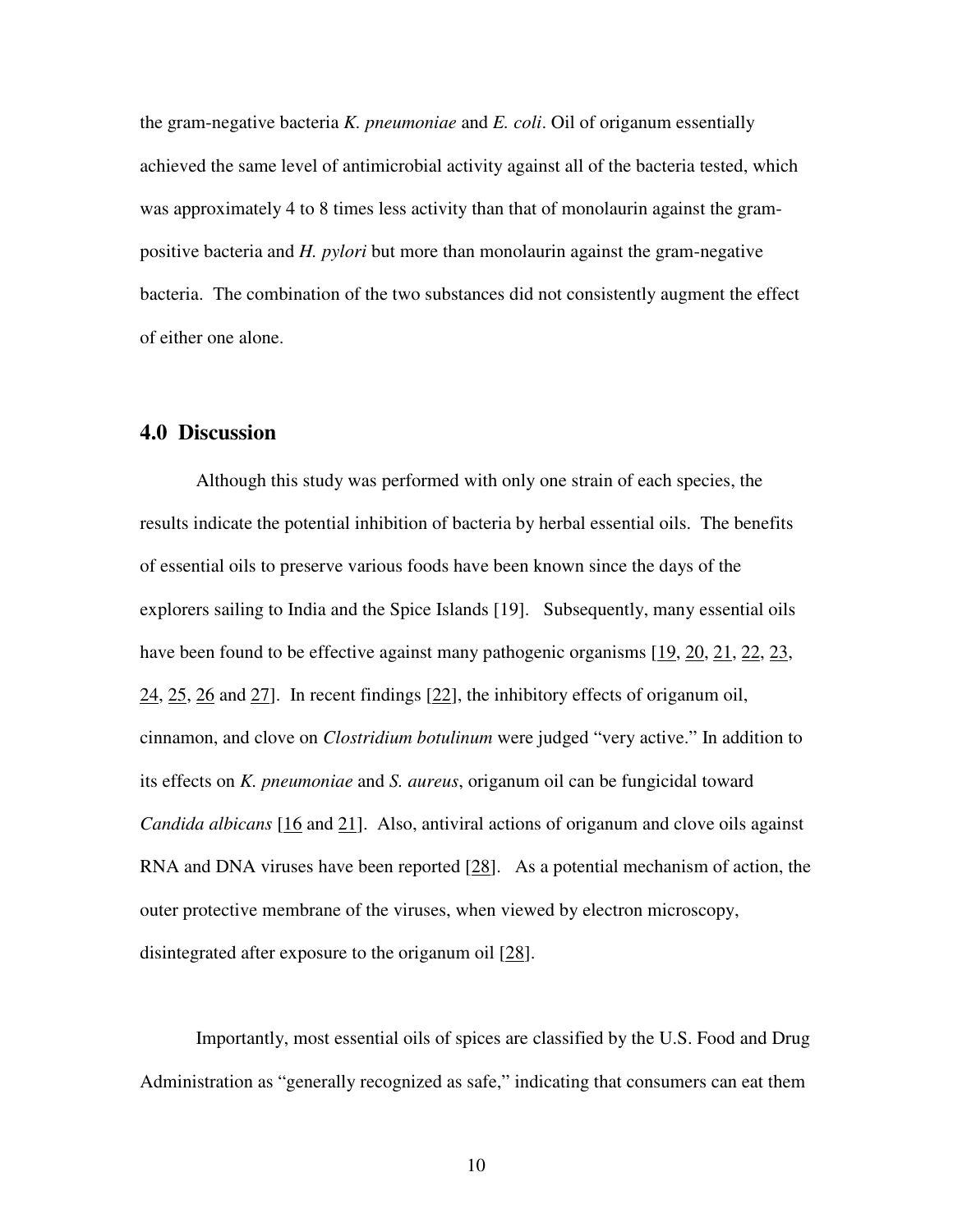without fear. Accordingly, the benefit/risk ratio for essential oils would be high. Other potential advantages of essential oils over antibiotics are that bacteria do not appear to develop resistance to the relatively inexpensive essential oils [21]. However, future rigorous testing is necessary to rule out conclusively the potential development of resistance against essential oils.

Origanum oil is among the essential oils that possess antimicrobial activity. The major components that confer the antibiotic properties are two phenols, carvacrol and thymol  $[26$  and  $27]$ . Phenols are antiseptic substances used commonly in mouthwashes and throat lozenges.

Monolaurin is another natural substance composed of monoglycerides and fatty acids with potential antimicrobial properties [29]. Kabara [30] champions the use of certain lipids as antimicrobials. He measured the optimum antimicrobial activity for fatty acids and their corresponding monoglycerides and reported that the optimum chain length for therapy is 12 carbons  $(C 12)$  [31]. Lauric acid  $(C12)$  has greater antiviral activity than caprylic acid (C8), capric acid (C10), or myristic acid (C14). In contrast to monolaurin, the dilaurin derivative was inactive. It is now generally accepted that monoglycerides are active whereas diglycerides and triglycerides are inactive against microorganisms [30 and 31].

In one study of several fatty acid esters of polyhydric alcohols, a broth-dilution method was used to determine the MICs effectiveness against gram-negative and gram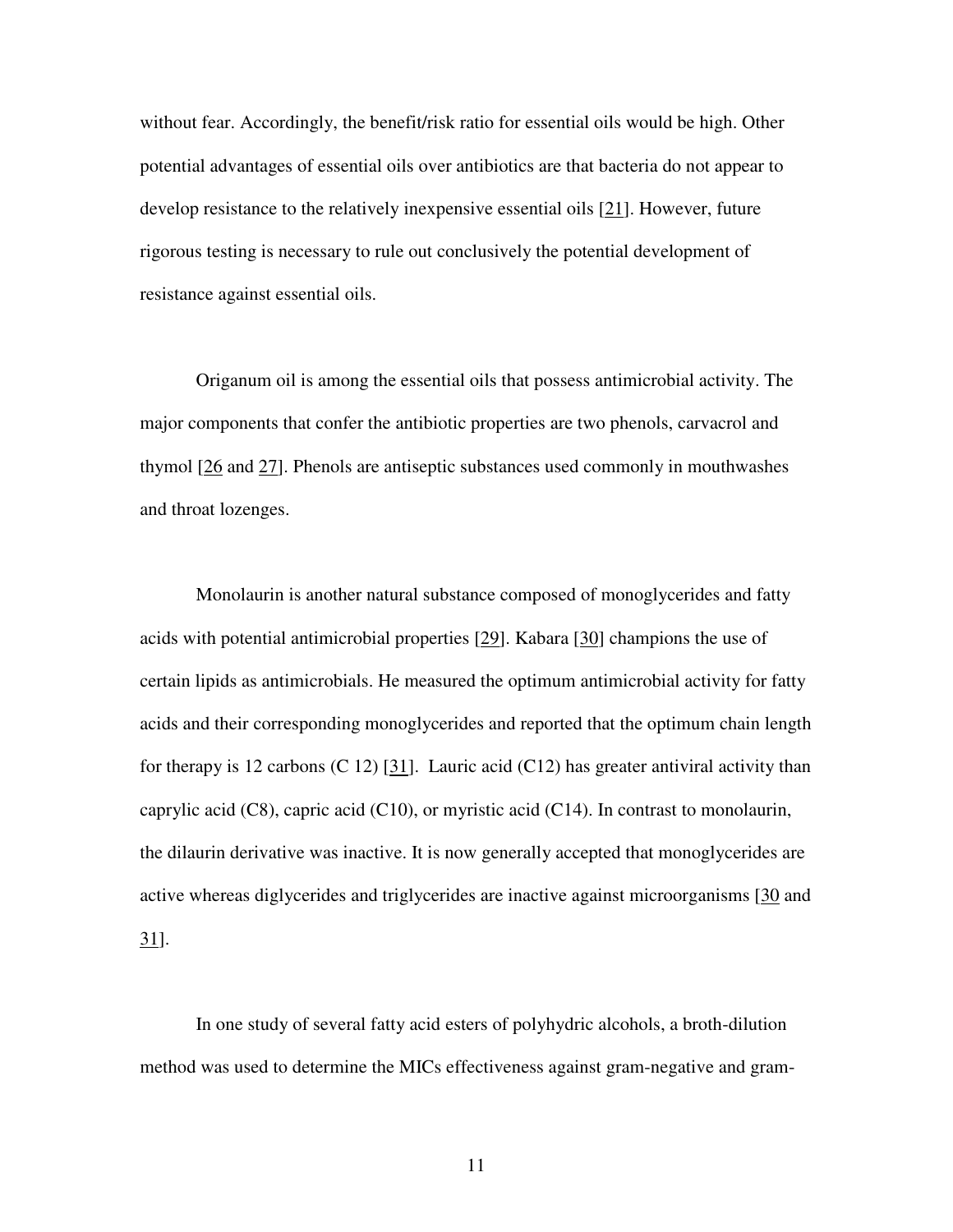positive organisms [32]. Of the tested compounds, gram-positive organisms were affected to the greatest extent by monolaurin [32]. In general, gram-negative organisms were not affected. Monolaurin is effective in blocking or delaying production of exotoxins by pathogenic gram-positive bacteria [33] and inhibits the synthesis of most staphylococcal and other exoproteins at the level of transcription [34]. Monolaurin also inhibits signal transduction pathways and, thereby, the expression of virulence factors including protein A, alpha-hemolysin, B-lactamase, and toxic shock syndrome toxin 1 in *S. aureus* and the induction of vancomycin resistance in *Enterococcus faecalis* [35 and 36].

When the bactericidal effects of several fatty acids and monoglycerides on *Chlamydia trachomatis* bacteria were studied *in vitro*, the cidal effects appeared to be related to the disruption of the membrane of the elementary body  $[37]$ . Corroborating that finding are those of viral studies that suggest the inactivation effects are due to membrane disintegration caused by fatty acids [38, 39, and 40], a finding similar to that in a report of the action of origanum oil on viruses [28].

Concerning gram-negative organisms, the failure of monolaurin against *E. coli* and *K. pneumoniae* was expected, because monolaurin is known to kill primarily grampositive organisms [29]. However, this study corroborates previous findings [41] showing that monolaurin is exquisitely effective against *H. pylori*, a gram-negative organism that is difficult to culture. Because approximately two-thirds of the world's human population is colonized or infected with this organism, a safe and effective herb-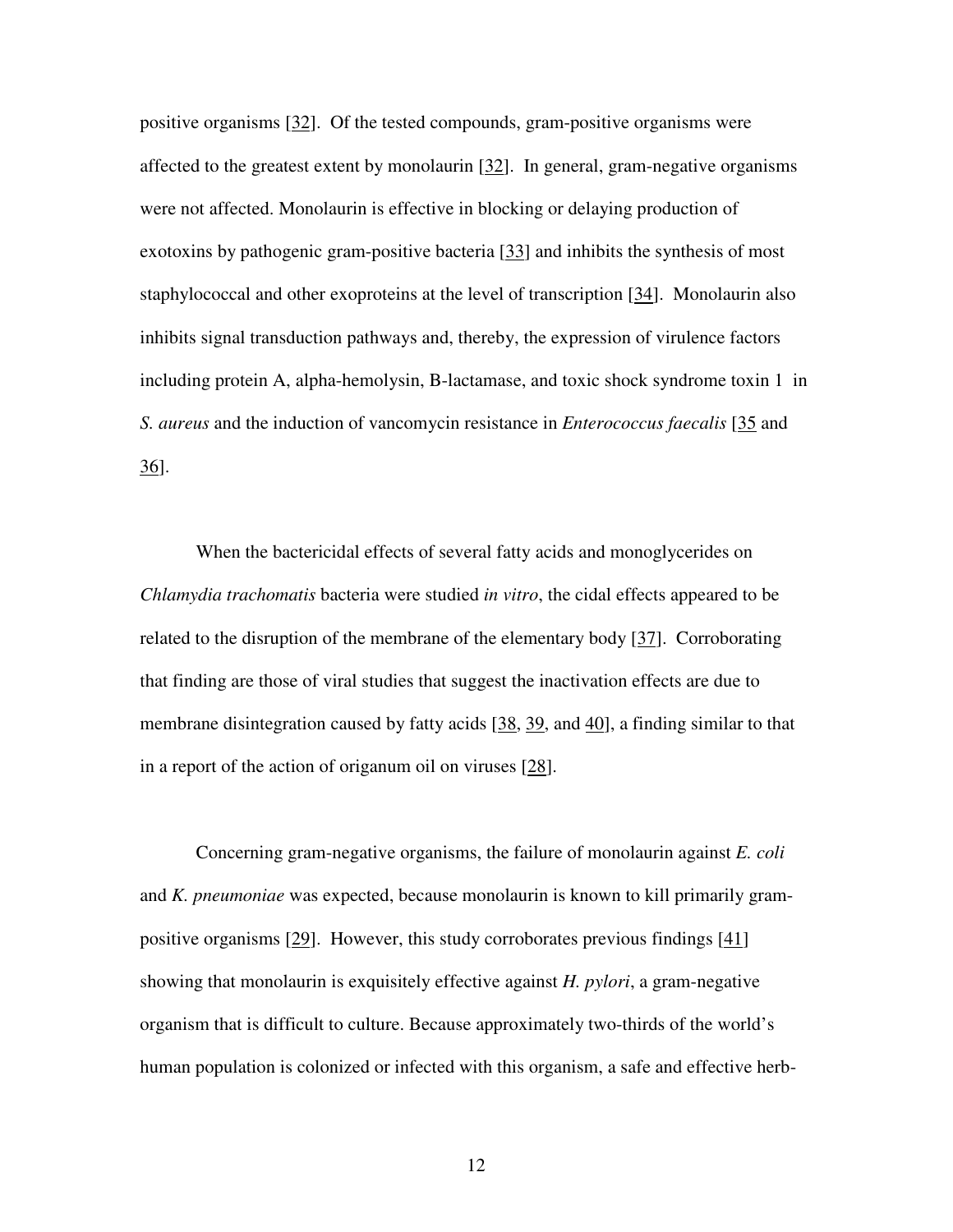derived and/or natural fat therapy would provide an alternative to the current antimicrobial therapy [42].

The antimicrobial potential of herbal essential oils and monolaurin could be of great importance for two reasons. First, many antimicrobial agents produced by the pharmaceutical industry have been associated with serious side effects that limit their long-term use. Second, the potential for creating microorganisms that are resistant to antimicrobial agents is a major concern. Hence, the accepted practice is to encourage the use of antimicrobial agents only when necessary to treat infections, thus precluding their prophylactic use under many circumstances. On the other hand, natural products, many of which can be used for long periods, might be less likely to produce side effects, and resistance to natural herbal essential oils has not been shown. Accordingly, medical countermeasures against bioterrorism would benefit especially from the development of a safe and efficacious natural alternative with a broad range of uses.

Results of this study suggested that oil of origanum and monolaurin may be useful either alone or combined with antimicrobial agents to treat bacterial infections. The proven safety of these natural substances support their long-term use and their possible use for prophylaxis.

# **References**

1. U.S. Congress, Office of Technology Assessment. Impacts of antibiotic resistant bacteria, OTA-H-629. U.S. Government Printing Office, Washington DC; 1995.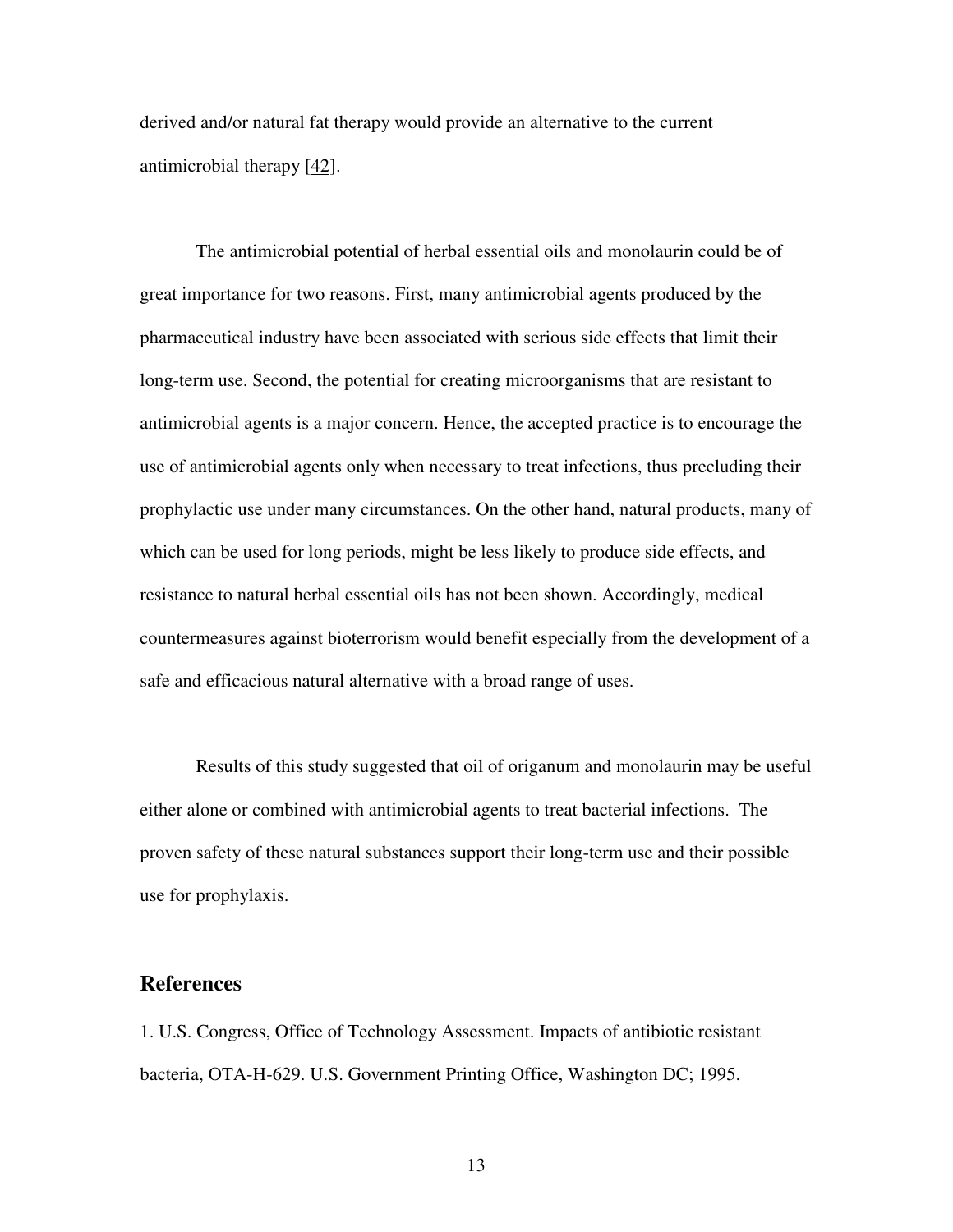2. Ayliffe GA. The progressive intercontinental spreads of methicillin-resistant Staphylococcus aureus. Clin Infect Dis 1997; 24, (Suppl 1): S74-S79.

3. Cunha BA. Strategies to control antibiotic resistance. Sem Resp Infect 2002; 17: 250- 258.

4. Edmond MB, Wenzel RP, Pasculle AW. Vancomycin-resistant Staphylococcus aureus: perspectives on measures needed for control. Ann Intern Med 1996; 124: 329-334.

5. Waldvogel, W. New resistance in Staphylococcus aureus. N Eng J Med 1999; 340: 556-557.

6. Burnie J, Matthews R, Jiman-Fatami A, Gottardello P, Hodgetts S, D'arcy S. Analysis of 42 cases of septicemia caused by an epidemic strain of methicillin-resistant Staphylococcus aureus: evidence of resistance to vancomycin. Clin Infect Dis 2000; 31: 684-689.

7. Hiramatsu K, Hanake H, Ino T, Yabuta K, Oguri T, Tenover FC. Methicillin-resistant Staphylococcus aureus clinical strain with reduced vancomycin susceptibility. J. Antimicrob Chemother 1997; 40: 135-136.

8. Sieradzki K, Roberts RB, Haber SW, Tomasz A. The development of vancomycin resistance in a patient with methicillin-resistant Staphylococcus infection. N Eng J Med 1999; 340: 517-523.

9. Denis O, Nonhoff C, Byl B Knoop C, Bobin-Dubreux S, Struelens MJ. Emergence of vancomycin-intermediate Staphylococcus aureus in a Belgian hospital: microbiological and clinical features. J Antimicrob Chemother 2002; 50: 383-391.

10. Brook I, Elliott T B, Pryor HI, et al. In vitro resistance of Bacillus anthracis Sterne to doxocycline, macrolides and quinolones. Intern J Antimicrob Agents 2001; 18: 559-562.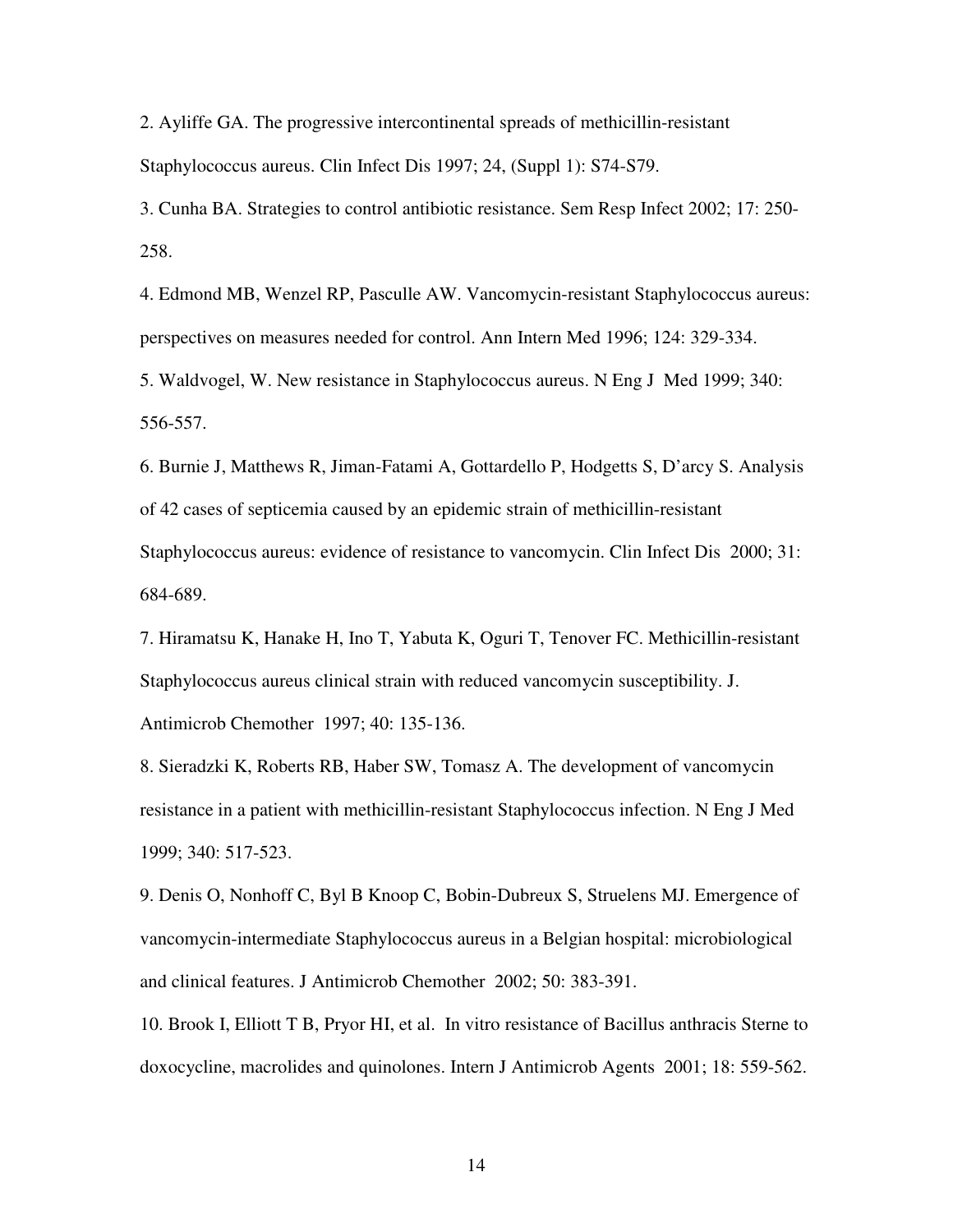11. Brook I, Elliott TB, Harding RA, Bouhaouala SS, et al. Susceptibility of irradiated mice to Bacillus anthracis Sterne by the intratracheal route of infection. J Med. Microbiol. 2001; 50: 702-711.

12. Choe CH, Bouhaouala SS, Brook I, Elliott TB, Knudson GB. In vitro development of resistance to ofloxacin and doxycycline in Bacillus anthracis Sterne. Antimicrob Agents Chemother 2000; 44: 1766.

13. Pile JC, Malone JD, Eitzen EM, Friedlander AM. Anthrax as a potential biological warfare agent. Arch Intern Med 1998; 158: 429-434.

14. Horsburgh Jr CR, Felman S, Ridzon R. Practice guidelines for the treatment of tuberculosis. Clin Infect Dis 2000; 31: 633-639.

15. Remis RS, Jamieson F, Chedore P, Haddad A, Vernich L. Increasing drug resistance of Mycobacterium tuberculosis isolates in Ontario, Canada, 1987-1998. Clin Infect Dis 1998; 31: 427-432.

16. Manohar V, Ingram C, Gray J, et al. Antifungal activities of Origanum oil against Candida albicans. Molec Cell Biochem 2001; 228: 111-117.

17. Manohar V, Ingram C, Gray J, Talpur N, Echard BW, Preuss HG. Antibacterial effects of the edible oil of oregano against Staphlococcus aureus. J Amer Coll. Nutr 2001; 20: 66 (abstract).

18. Griffiths PA, Babb JR, Fraise AP. Mycobacterium terrae: a potential surrogate for Mycobacterium tuberculosis in a standard disinfectant test. J Hosp Infect 1998; 38: 183- 192.

19. Kim J, Marshall MR, Wei, C-I. Antibacterial activity of some essential oil components against five foodborne pathogens. J Agric Food Chem 1995; 43: 2839-2845.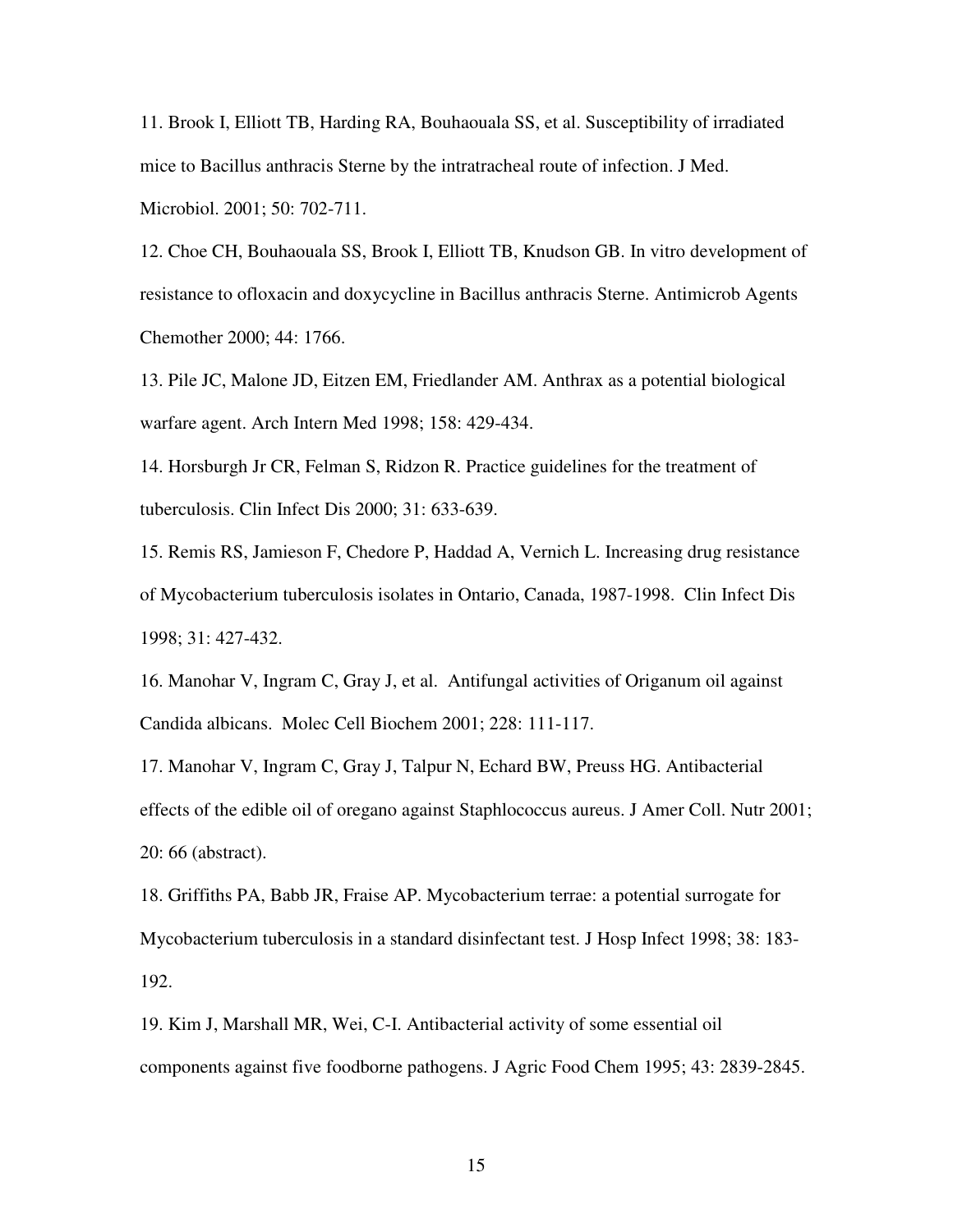20. Carson CF, Cookson BD, Farrelly HD, Riley TV. Susceptibility of methicillin resistant Staphylococcus aureus to the essential oil of Melaleuca alternifolia. J Antimicrob Chemother 1995; 35: 421-424.

21. Schmidt MA, Sehnert KW, Smith LH. Beyond Antibiotics. 50 (Or So) Ways to Boost Immunity and Avoid Antibiotics, North Atlantic Books, Berkeley, CA, 1994.

22. Ismaiel A, Pierson MD. Inhibition of growth and germination of C botulinum 33A, 40B, and 1623E by essential oil of spices. J Food Sci 1990; 55: 1676-1680.

23. Mansour M, Bouttefroy AD, Linder M, Milliere JB. Inhibition of Bacillus licheniformis spore growth in milk by nisin, monolaurin and pH combinations. J Appl Microbiol 1999; 86: 311-324.

24. Kivanc M, Akgul A, Dogan A. Inhibitory and stimulatory effects of cumin, oregano and their essential oils on growth and acid production of Lactobacillus plantarum and Leuconostoc mesenteroides. Intern. J Food Microbiol 1991; 13: 81-86.

25. Hammer KA, Carson CF, Riley TV. Antimicrobial activity of essential oils and other plant extracts. J Appl Microbiol 1999; 86: 985-990.

26. Tucker AO, Maciarello MJ. Oregano: botany, chemistry, and cultivation. In: Charalambus G, ed), Spices, Herbs, and Edible Fungi, Elsevier Science, St Louis, MO. 1994; 439-456.

27. Sivropoulus A, Papanikolaou E, Nikolaou C, Kokkini S, Lanaras T, Arsenakis M. Antimicrobial and cytoxic activities of origanum essential oils. J Agric Food Chem 1996; 44: 1202-1205.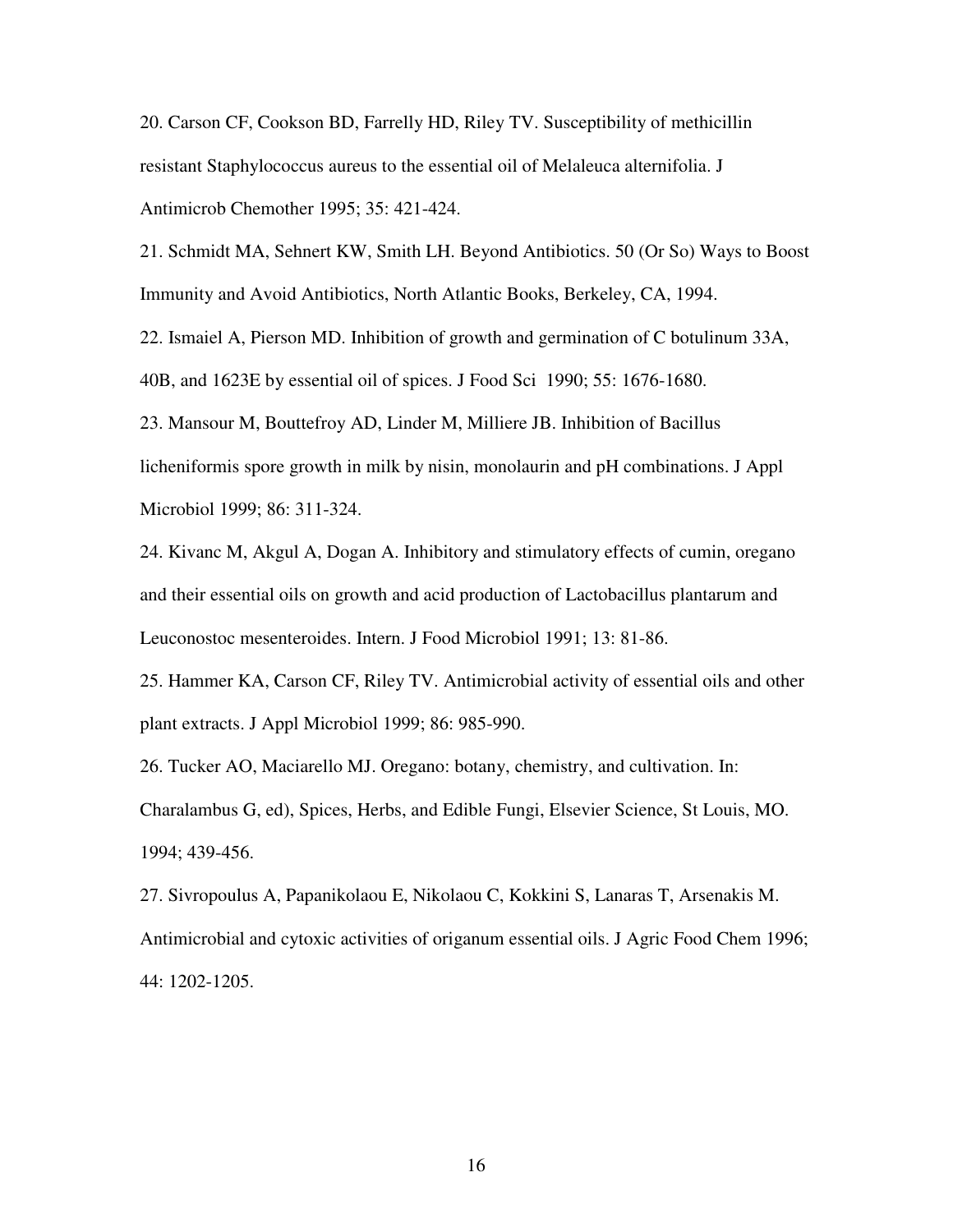28. Siddiqui YM, Ettayebi M, Haddad A, Al-Ahdal MN. Effect of essential oils on enveloped viruses: antiviral activity of oregano and clove oils on herpes simplex virus type 1 and Newcastle disease virus. Medi Sci Res 1996; 24: 185-186.

29. Enig MG. Lauric oils as antimicrobial agents: theory of effect, scientific rationale, and dietary application as adjunct nutritional support for HIV-infected individuals. In: Watson RR, ed. Nutrients and Foods in AI6/14/04 CRC Press, Boca Raton, FL, 1998; 81-97.

30. Kabara JJ. Lipids as host-resistance factors of human milk. Nutr Rev 1980; 38: 65-73.

31. Kabara JJ, Vrable R. Antimicrobial lipids: natural and synthetic acids and monoglycerides. Lipids 1977; 12: 753-759.

32. Conley AJ, Kabara JJ. Antimicrobial action of esters of polyhydric alcohols. Antimicrob Agents Chemother 1973; 4: 501-506.

33. Schlievert PM, Deringer JR, Kim MH, Projan SJ, Novick RP. Effect of glycerol monolaurate on bacterial growth and toxin production. Antimicrob Agents Chemother 1992; 36: 626-631.

34. Projan SJ, Brown-Skrobot S, Schlievert PM. Glycerol monolaurate inhibits the production of B-lactamase, toxic shock syndrome toxin-1, and other staphylococcal exoproteins by interfering with signal transduction. J Bacteriol 1994; 176: 4204-4209.

35. Ruzin A, Novick RP. Equivalence of lauric acid and glycerol monolaurate as inhibitors of signal transduction in Staphylococcus aureus. J Bacteriol 2000; 182: 2668- 2671.

36. Ruzin A, Novick RP. Glycerol monolaurate inhibits induction of vancomycin resistance in Enterococcus faecalis. J Bacteriol 1998; 180: 182-185.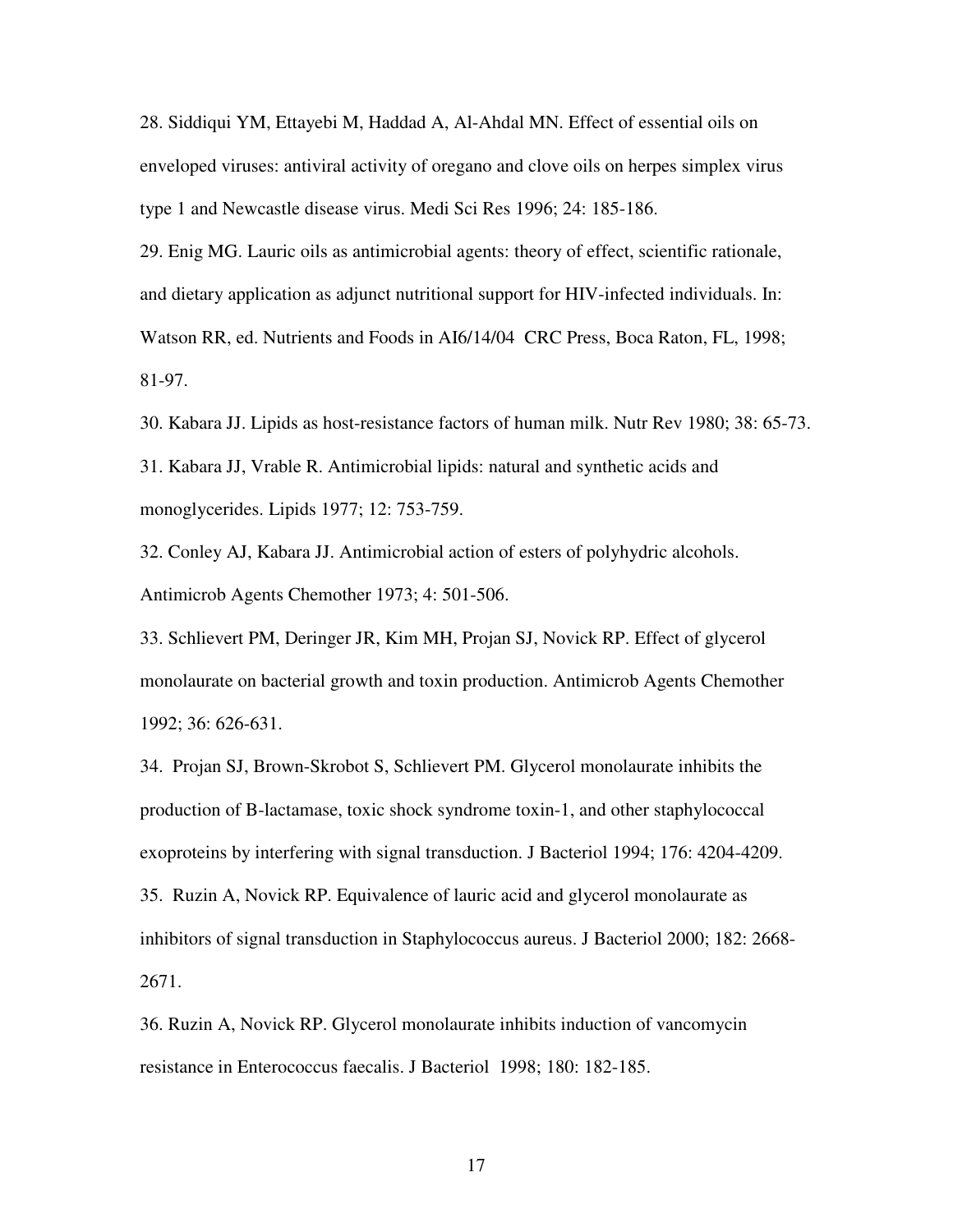37. Bergsson G, Arnfinnsson J, Karlsson SM, Steingrimsson O, Thormar H. In vitro inactivation of Chlamydia trachomatis by fatty acids and monoglycerides. Antimicrob Agents Chemother 1998; 42: 2290-2294.

38. Thormar H, Isaacs CE, Brown HR, Barshatzky MR, Pessolano T. Inactivation of enveloped viruses and killing of cells by fatty acids and monoglycerides. Antimicrob Agents Chemother 1987; 31: 27-31.

39. Isaacs CE, Kashyap S, Heird WC, Thormar H. Anitiviral and antibacterial lipids in human milk and infant formula feed. Arch Dis Childhood 1991; 65: 272-273.

40. Isaacs CE, Thormar H. The role of milk-derived antimicrobial lipids as antiviral and antibacterial agents. Adv Exper Med Biol 1991; 310: 159-165.

41. Petschow BW, Batema RP, Ford LL. Susceptibility of Helicobacter pylori to bactericidal properties of medium-chain monoglycerides and free fatty acids. Antimicrob Agents Chemother 1996; 40: 302-306.

42. CDC: Helicobacter pylori and peptic ulcer disease. http//www.cdc.gov/ulcer/md.htm (entered May 12, 2003).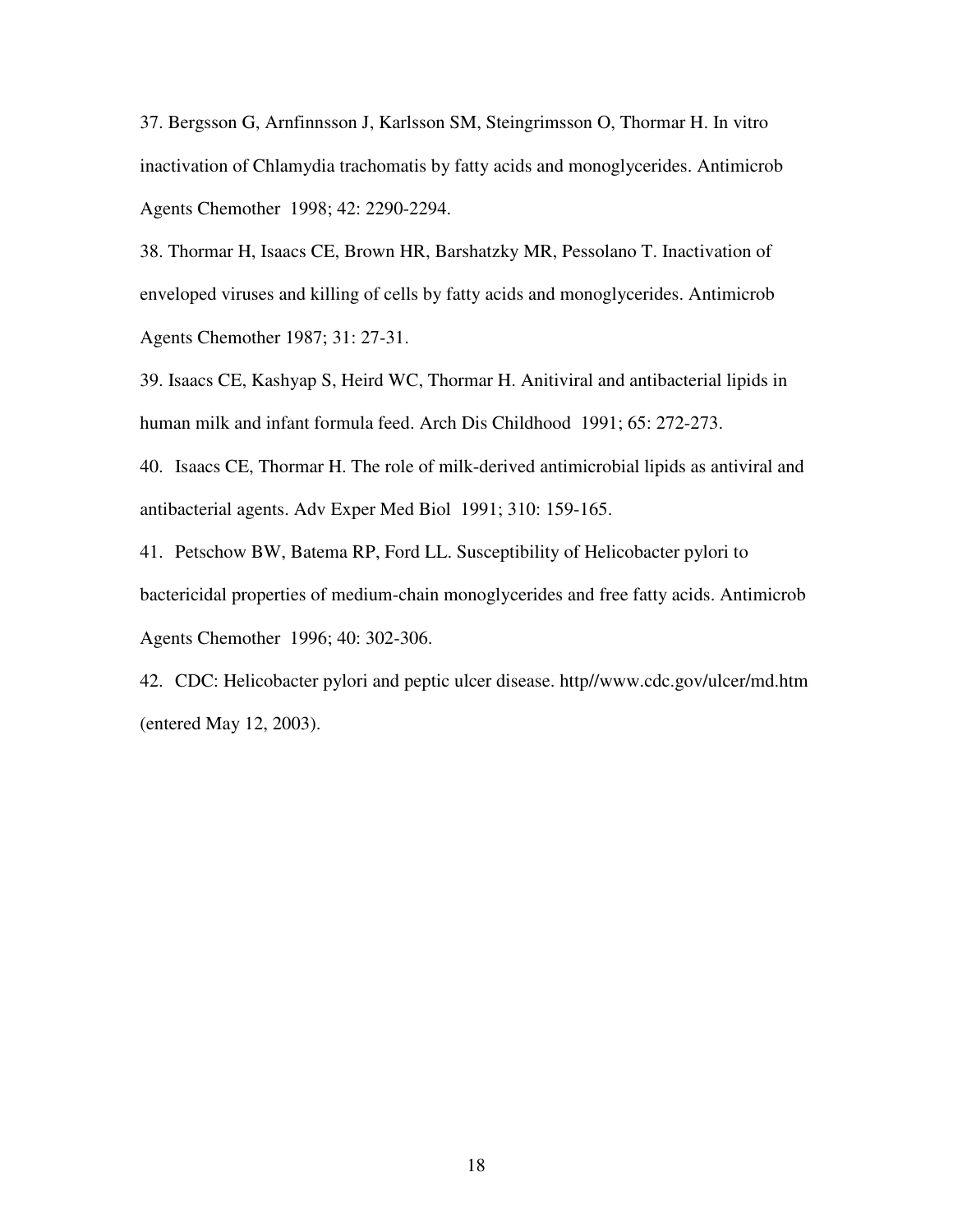| Microorganism<br>(strain)             | <b>Test drug</b>           | MIC <sup>a</sup> or<br>$MBC^b$<br>(mg/ml) | <b>Subculture</b><br>(growth/<br>no $growth$ <sup>c</sup> |
|---------------------------------------|----------------------------|-------------------------------------------|-----------------------------------------------------------|
|                                       |                            | 0.020                                     | G                                                         |
| Staphylococcus aureus<br>(ATCC 33591) | Streptomycin<br>Penicillin | 0.063                                     | G                                                         |
|                                       | Vancomycin                 | 0.032                                     | NG                                                        |
|                                       |                            |                                           |                                                           |
|                                       | Origanum                   | 0.500                                     | <b>NG</b>                                                 |
|                                       | Monolaurin                 | 0.063                                     | NG                                                        |
|                                       | Origanum + monolaurin      | 0.063                                     | NG                                                        |
|                                       |                            |                                           |                                                           |
| <b>Bacillus anthracis Sterne</b>      | Streptomycin               | 0.020                                     | NG                                                        |
|                                       | Penicillin                 | 0.063                                     | $\mathbf G$                                               |
|                                       | Vancomycin                 | 0.032                                     | NG                                                        |
|                                       | Origanum                   | 0.250                                     | G                                                         |
|                                       | Monolaurin                 | 0.063                                     | $\mathbf G$                                               |
|                                       | Origanum + monolaurin      | 0.063                                     | G                                                         |
|                                       | Pumpkin seed oil           | >8.000                                    | G                                                         |
|                                       | Bay leaf                   | 1.000                                     | G                                                         |
|                                       | Cumin                      | 2.000                                     | G                                                         |
|                                       | Cassia                     | 0.500                                     | G                                                         |
|                                       |                            |                                           |                                                           |
| Escherichia coli Easter               | Amoxicillin                | 0.063                                     | NG                                                        |
|                                       | Origanum                   | 0.500                                     | NG                                                        |
|                                       | Monolaurin                 | >8.000                                    | NG                                                        |
|                                       | Cassia                     | 0.500                                     | NG                                                        |
|                                       | Bay leaf                   | 1.000                                     | $\rm NG$                                                  |
|                                       | Myrtle                     | 4.000                                     | NG                                                        |
|                                       | Lavender                   | 4.000                                     | <b>NG</b>                                                 |
|                                       | Sage                       | >8.000                                    | NG                                                        |
|                                       | Pumpkin seed oil           | >8.000                                    | NG                                                        |
|                                       |                            |                                           |                                                           |
| Klebsiella pneumoniae<br>(AFRRI 7)    | Streptomycin               | 0.020                                     | NG                                                        |
|                                       | Origanum                   | 0.500                                     | NG                                                        |
|                                       | Monolaurin                 | >8.000                                    | NG                                                        |
|                                       |                            |                                           |                                                           |

Table 1. MIC of control antimicrobial agents compared with MIC of herbal essential oils effective against microorganisms.